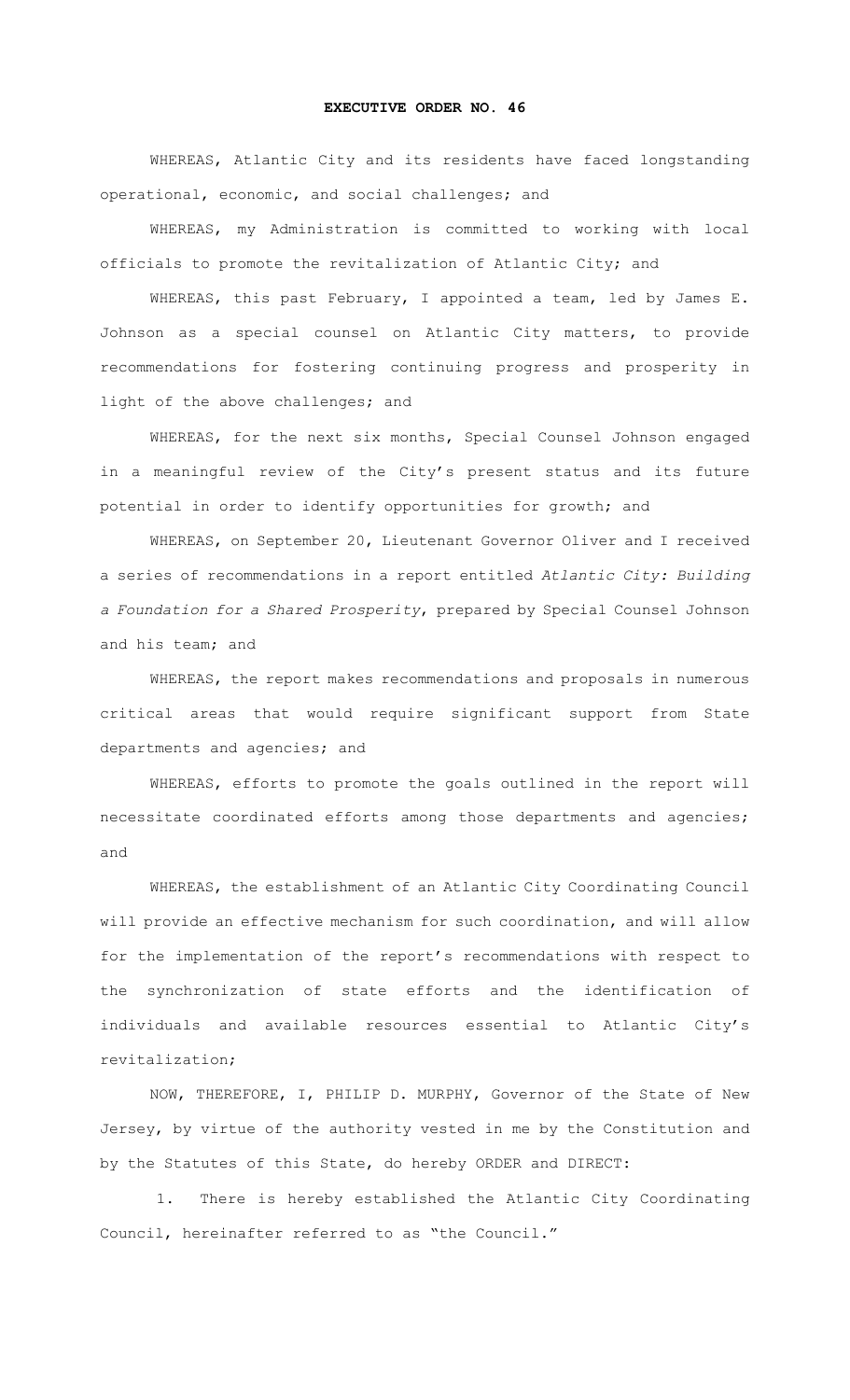2. The Council shall consist of at least 19 members, including the Lieutenant Governor, the Commissioners of the Departments of Agriculture, Children and Families, Corrections, Education, Health, Human Services, Labor and Workforce Development, and Transportation, or their respective designees, the Deputy Commissioner of the Department of Community Affairs, or his designee, the Director of the Division of Local Government Services, or her designee, the Attorney General, or his designee, the Treasurer, or her designee, the Secretary of Higher Education, or her designee, the Executive Director of the NJ Housing and Mortgage Finance Agency, or his designee, the Chief Executive Officer of the New Jersey Economic Development Authority, or his designee, the Executive Director of NJ Transit, or his designee, the Director of the Authorities Unit, or his designee, and the Chair of the New Jersey State Council on the Arts, or her designee.

3. The Governor may, as determined to be appropriate, appoint additional members to the Council, who shall serve at the pleasure of the Governor.

4. The Council shall be chaired by the Lieutenant Governor. The Chairperson shall establish such rules of operation as the Council may require.

5. Neither the Chairperson nor any member of the Council shall be compensated in addition to the compensation received, if any, as an employee or officer of the State.

6. The Council shall meet as often as practicable and as requested by the Governor or Chairperson.

7. The objectives of the Council shall include, but not be limited to, the following:

a. Developing and advising the Governor on coordinated initiatives to support revitalization in key areas, including, but not limited to, the following:

i. Economic Development;

ii. Jobs;

iii. Public Safety;

2